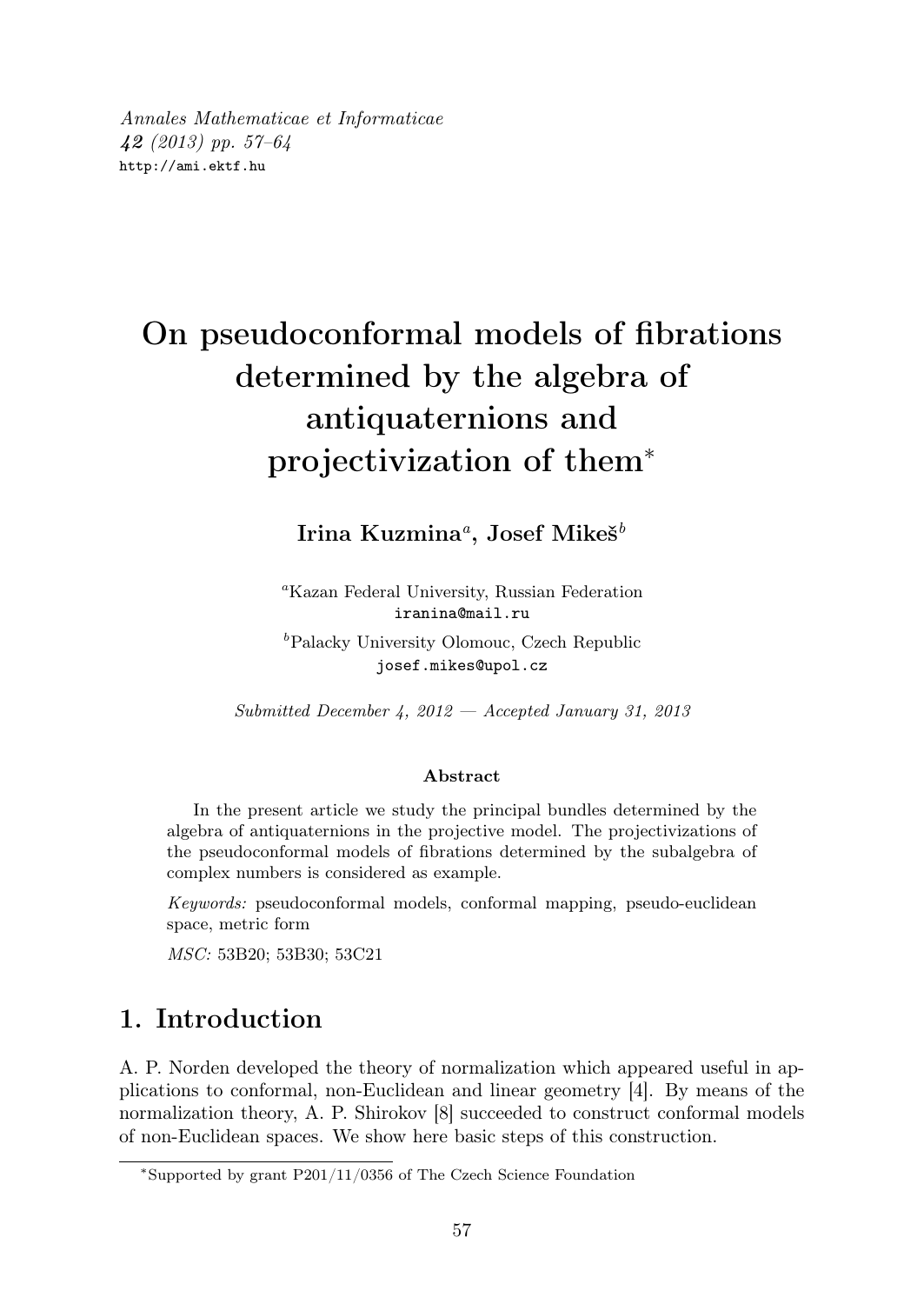Let a real non-degenerate hyperquadric  $Q$  be given in the projective space  $\mathbb{P}^{n+1}$ . Let us choose a projective frame  $(E_0, \ldots, E_{n+1})$  such that  $E_{n+1}$  is the pole of the hyperplane  $y^{n+1} = 0$ , and the straight line  $E_n E_{n+1}$  intersects the hyperquadric Q in two real points N and N', and the points  $E_0, \ldots, E_{n-1}$  belong to the polar of the straight line  $E_nE_{n+1}$ .

Then the analytic expression of the hyperquadric Q reads

$$
\mathbf{y}^2 = a_{pq} y^p y^q + (y^n)^2 - (y^{n+1})^2 = 0,\tag{1.1}
$$

where  $p, q = 0, \ldots, n-1$ . The hyperquadric (1.1) intersects the hyperplane  $y^{n+1} =$ 0 in a hypersphere  $\ddot{Q}$ 

$$
a_{pq}y^py^q + (y^n)^2 = 0,
$$

which can be either real or imaginary.

Let us construct the stereographic projection with the pole  $N(0:...:0:1:1)$ of the hyperplane  $\mathbb{P}^n : y^{n+1} = 0$  into the hyperquadric Q. If  $U(y^0 : \dots : y^n : 0) \in \mathbb{P}^n$ take the straight line

$$
\lambda U + \mu N = (\lambda y^0 : \ldots : \lambda y^{n-1} : \lambda y^n + \mu : \mu);
$$

coordinates of its intersection point with Q satisfy

$$
\lambda^2 a_{pq} y^p y^q + (\lambda y^n + \mu)^2 - \mu^2 = 0, \quad \lambda \neq 0.
$$

Setting  $k = \frac{\mu}{\lambda}$  we can write the previous equation as

$$
a_{pq}y^py^q + (y^n)^2 + 2ky^n = 0.
$$

If  $y^n \neq 0$ , i. e. the point  $U \notin \mathbb{P}^{n-1}$ , then

$$
k = -\frac{a_{pq}y^py^q + (y^n)^2}{2y^n}.
$$

Hence the intersection point of the straight line  $UN$  with the hyperquadric  $Q$  is uniquely determined. In the hyperplane  $y^{n+1} = 0$ , consider the  $(n-1)$ –plane  $\mathbb{P}^{n-1}$ :  $y^n = 0$  as an ideal hyperplane; we obtain the structure of affine space  $\mathbb{A}^n$  on the rest. In  $\mathbb{A}^n$ , we can introduce Cartesian coordinates  $u^i = y^i/y^n$ . Moreover, in  $\mathbb{A}^n$ there exists the structure of Euclidean space  $\mathbb{E}^n$  with the metric form

$$
ds_0^2 = \pm a_{pq} du^p du^q. \tag{1.2}
$$

The point  $U(u^0:u^1:\ldots:u^{n-1}:1:0)$  is mapped into the point

$$
X_1(2u^0:\cdots:2u^{n-1}:1-a_{pq}u^pu^q:-1-a_{pq}u^pu^q).
$$

Let us normalize the hyperquadric  $(1.1)$  self-polar, taking the lines of the sheaf of lines with a fixed center  $Z = E_{n+1}$  as normals of the first-order, and their polar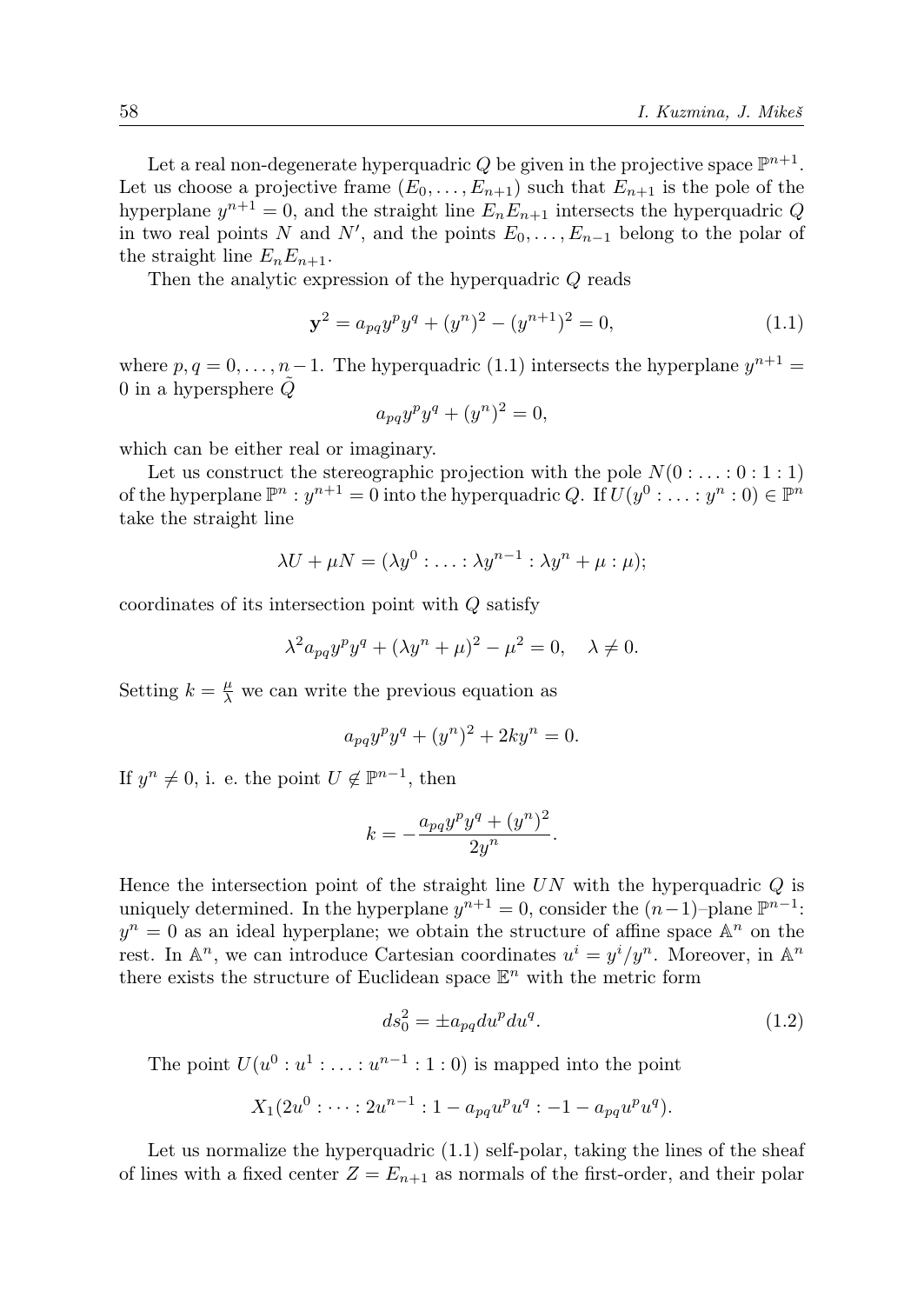$(n-1)$ –planes belonging to the hyperplane  $y^{n+1} = 0$  as second-order normals. The straight line  $E_{n+1}X_1$  intersects the hyperplane  $y^{n+1} = 0$  in the point

$$
X(2u^0:\ldots:2u^{n-1}:1-a_{pq}u^pu^q:0).
$$

Note that the polar of the point X related to the hyperquadric  $(1.1)$  intersects the hyperplane  $y^{n+1} = 0$  exactly in the  $(n-1)$ –dimensional second-order normal which corresponds to the first-order normal  $X_1E_{n+1}$ . Hence in the hyperplane  $y^{n+1} = 0$ , a point X in general position is in correspondence with an  $(n-1)$ –plane, and the hyperplane  $y^{n+1} = 0$  appears to be a polary normalized projective space  $\mathbb{P}^n$  with the same geometry as the quadric itself.

Let us define a second-order normal by basic points  $Y_i = \partial_i X - l_i X$ . We find the scalar product  $(X, X) = (1 + a_{pq}u^pu^q)^2$ . The points X and  $Y_i$  are polar conjugate, i. e. the scalar product  $(X, Y_i) = 0$ . From these conditions we calculate the normalizator  $l_i$ :

$$
l_i = \frac{2a_{is}u^s}{1 + a_{pq}u^pu^q}.
$$

The decompositions

$$
\partial_j Y_i = l_j Y_i + \Gamma^s_{ij} Y_s + p_{ij} X
$$

determine components of the projective-Euclidean connection  $\Gamma_{ij}^k$  and the tensor  $p_{ij}$  [4]. Then the differential equations of the normalized space  $\mathbb{P}^n : y^{n+1} = 0$  read

$$
\partial_i X = Y_i + l_i X, \qquad \nabla_j Y_i = l_j Y_i + p_{ij} X. \tag{1.3}
$$

Covariant differentiation of the equation  $(X, Y_i) = 0$  gives

$$
(\partial_j X, Y_i) + (X, \nabla_j Y_i) = 0.
$$

By  $(1.3)$  we get

$$
(X, \nabla_j Y_i) = -(\partial_j X, Y_i) = -(Y_j, Y_i) - l_j(X, Y_i)
$$
  
= 
$$
-(\partial_i X - l_i X, \partial_j X - l_j X) = -(\partial_i X, \partial_j X) - l_i l_j(X, X).
$$

Therefore

$$
p_{ij} = \frac{(X, \nabla_j Y_i)}{(X, X)} = -\frac{(\partial_i X, \partial_j X)}{(X, X)} + l_i l_j = -\frac{4a_{ij}}{(1 + a_{pq} u^p u^q)^2}.
$$
(1.4)

Hence considering in  $\mathbb{A}^n$  the structure of the Euclidean space  $\mathbb{E}^n$  with the Cartesian coordinates  $u^i$  we obtain a conformal model of a polar normalized projective space  $\mathbb{P}^n$ , i.e. a non-Euclidean space with the metric tensor

$$
ds^{2} = g_{ij}du^{i}du^{j} = \frac{\pm a_{ij}du^{i}du^{j}}{(1 + a_{pq}u^{p}u^{q})^{2}}.
$$
\n(1.5)

As we can see from (1.2) and (1.5), the obtained non-Euclidean space is conformally equivalent to the Euclidean space.

Quadrics of a special type in the projective spaces have been also studied in [1, 2].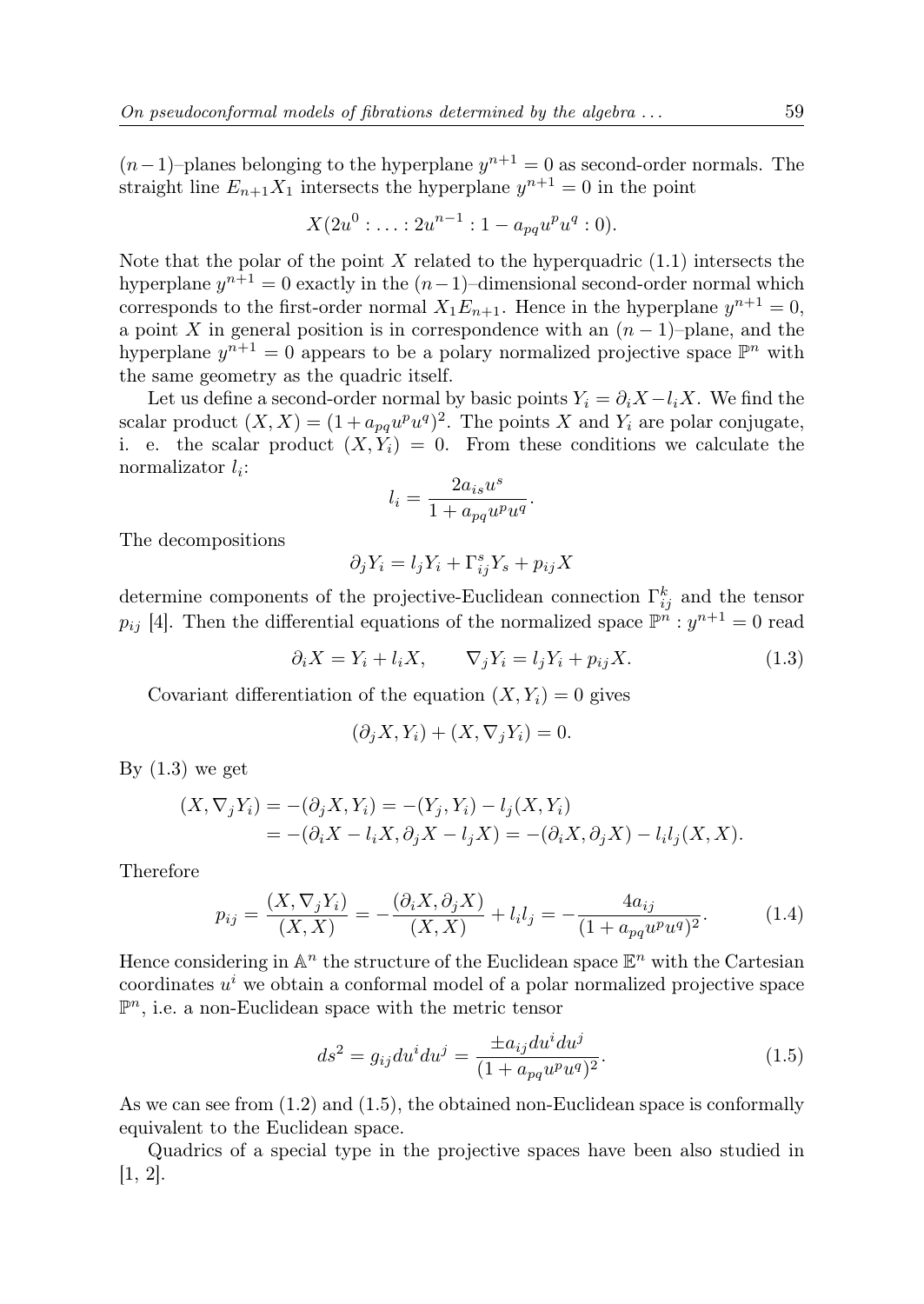## 2. On pseudoconformal models of fibrations determined by the algebra of antiquaternions and projectivization of them

Consider the associative unital 4-dimensional algebra A of antiquaternions [5, 6] with the basis  $1, f, e, i$  and the multiplication table

|            |   |    | $\epsilon$ |                  |
|------------|---|----|------------|------------------|
|            |   |    | $\epsilon$ |                  |
|            |   |    |            | $\boldsymbol{e}$ |
| $\epsilon$ | е |    |            |                  |
|            |   | -e |            |                  |

As well known, any antiquaternion can be uniquely expressed as  $\mathbf{x} = x^0 + x^1 f +$  $x^2e + x^3i$ , conjugation is given by  $\mathbf{x} \mapsto \bar{\mathbf{x}} = x^0 - x^1f - x^2e - x^3i$ ,  $\bar{\mathbf{x}}\bar{\mathbf{y}} = \bar{\mathbf{y}}\bar{\mathbf{x}}$  holds, the number  $\mathbf{x}\bar{\mathbf{x}} = (x^0)^2 - (x^1)^2 - (x^2)^2 + (x^3)^2$  is real, and  $\mathbf{x} \mapsto |\mathbf{x}| = \sqrt{\mathbf{x}\bar{\mathbf{x}}}$  defines a norm corresponding to the scalar product  $xy = \frac{1}{2}(x\bar{y} + y\bar{x})$  that turns A into the four-dimensional Pseudoeuclidean space  $\mathbb{E}_2^4$ .  $|1| = |i| = 1$ ,  $|e| = |f| = i$ . For any **x** with  $|\mathbf{x}| \neq 0$  there exists the inverse element  $\mathbf{x}^{-1} = \frac{\bar{\mathbf{x}}}{|\mathbf{x}|^2}$ . The set of all invertible elements from A

$$
\tilde{\mathbb{A}} = \{ \mathbf{x} \, | \, |\mathbf{x}|^2 \neq 0 \}
$$

is a Lie group [7].

The group of antiquaternions of the unit norm  $x\bar{x} = 1$  can be interpreted as the unit sphere  $S_2^3(1)$ 

$$
(x0)2 - (x1)2 - (x2)2 + (x3)2 = 1
$$
\n(2.1)

in the Pseudoeuclidean space  $\mathbb{E}_2^4$ .

We extend  $\mathbb{E}_2^4$  into  $\mathbb{P}^4$ ; taking

$$
x^0 = \frac{y^0}{y^4}
$$
,  $x^1 = \frac{y^1}{y^4}$ ,  $x^2 = \frac{y^2}{y^4}$ ,  $x^3 = \frac{y^3}{y^4}$ ,

we introduce homogeneous coordinates  $(y^0 : y^1 : y^2 : y^3 : y^4)$ . The quadric  $S_2^3(1)$ has coordinate expression

$$
\mathbf{y}^2 = (y^0)^2 - (y^1)^2 - (y^2)^2 + (y^3)^2 - (y^4)^2 = 0.
$$
 (2.2)

The quadric (2.2) intersects the hyperplane  $y^0 = 0$  in the sphere  $S_1^2$ 

$$
(y1)2 + (y2)2 - (y3)2 + (y4)2 = 0.
$$

The point  $E_0$  of the projective frame  $(E_0, \ldots, E_4)$  is the pole of the hyperplane  $y^0 = 0$ , the straight line  $E_0 E_4$  intersects the quadric in two real points  $N(1:0:0:$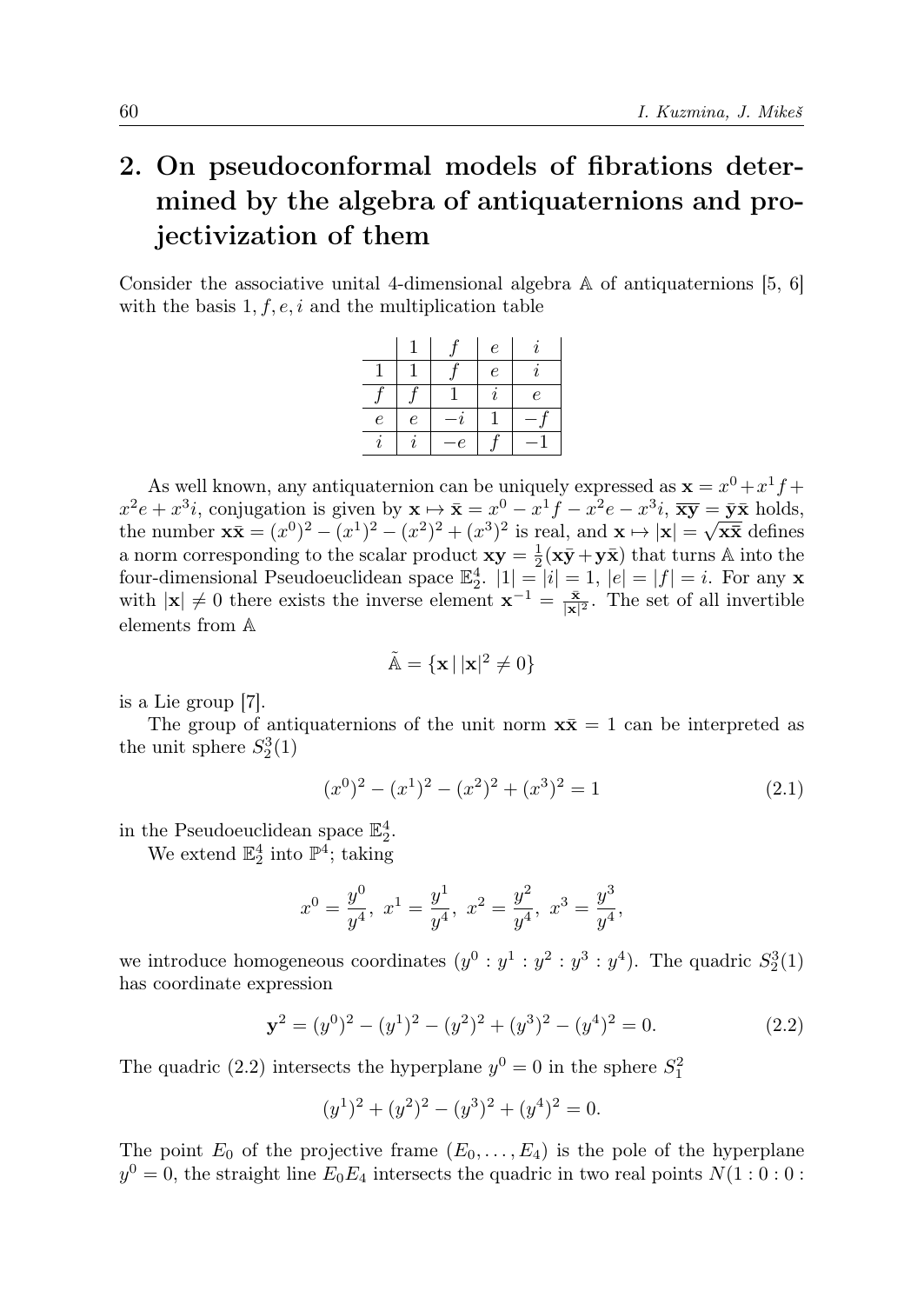0 : 1) and  $N'(-1:0:0:0:1)$ , and the points  $E_1, E_2, E_3$  belong to the polar  $\mathbb{P}^2$ of the straight line  $E_0E_4$ .

The tangent plane at the point N has the equation  $y^0 - y^4 = 0$  and intersects the sphere in the real cone  $-(y^1)^2 - (y^2)^2 + (y^3)^2 = 0$ . Also it intersects  $\mathbb{P}^3$  in the 2-plane  $\mathbb{P}^2$ :  $y^0 = 0$ ,  $y^4 = 0$ . Hence in the hyperplane  $\mathbb{P}^3$  there is a structure of affine space  $\mathbb{A}^3$  for which  $\mathbb{P}^2$  is the improper plane. Consequently, under the assumption  $y^4 \neq 0$  we can introduce Cartesian coordinates

$$
u^i = \frac{y^i}{y^4}, \ i = 1, 2, 3.
$$

The sphere  $S_1^2$  determines in  $\mathbb{A}^3$  the structure of Pseudoeuclidean space  $\mathbb{E}_1^3$  with the metric form

$$
ds_0^2 = -(du^1)^2 - (du^2)^2 + (du^3)^2.
$$
 (2.3)

Consider the stereographic projection of the hyperplane  $y^0 = 0$  from the pole  $N(1:0:0:0:1)$  onto the quadric (2.2). The point  $U(0:u^1:u^2:u^3:1)$  is mapped into the point

$$
X_1(-1+r^2:2u^1:2u^2:2u^3:1+r^2),
$$

where  $r^2 = -(u^1)^2 - (u^2)^2 + (u^3)^2$  is the square of distance of the point U from the origin of the Pseudoeuclidean metric of the space  $\mathbb{E}_1^3$ .

Let us normalize the quadric  $(2.2)$  self-polar, taking as the first-order normals straight lines passing through  $E_0$ , and as second-order normals their polar twoplanes belonging to the hyperplane  $y^0 = 0$ . The straight line  $E_0 X_1$  intersects the hyperplane  $y^0 = 0$  in the point

$$
X(0:2u^1:2u^2:2u^3:1+r^2).
$$

The polar of the point  $X$  related to the quadric  $(2.2)$  intersects the hyperplane  $y^0 = 0$  in the normal of the second order. Hence in the hyperplane  $y^0 = 0$ , a point X in general position corresponds to a two-plane, and the hyperplane  $y^0 = 0$  is the normalized projective space  $\mathbb{P}^3$ .

Let us define the second-order normal by basic points  $Y_i = \partial_i X - l_i X$ . Points X and  $Y_i$  are polar conjugate, i. e.  $(X, Y_i) = 0$ . From this condition and since  $(X, X) = -(r^2 - 1)^2$  we find coordinates of the normalizer:

$$
l_1 = -\frac{2u^1}{r^2 - 1}
$$
,  $l_2 = -\frac{2u^2}{r^2 - 1}$ ,  $l_3 = \frac{2u^3}{r^2 - 1}$ .

Then by (1.4) we obtain finally

$$
p_{11} = p_{22} = -\frac{4}{(r^2 - 1)^2}, \quad p_{33} = \frac{4}{(r^2 - 1)^2}.
$$

Now introducing in  $\mathbb{A}^3$  the structure of Pseudoeuclidean space  $\mathbb{E}^3_1$  with  $u^i$  as Cartesian coordinates we find the pseudoconformal model of the sphere  $S_2^3(1)$  with the metric form

$$
ds^{2} = g_{ij}du^{i}du^{j} = \frac{-(du^{1})^{2} - (du^{2})^{2} + (du^{3})^{2}}{(r^{2} - 1)^{2}}.
$$
 (2.4)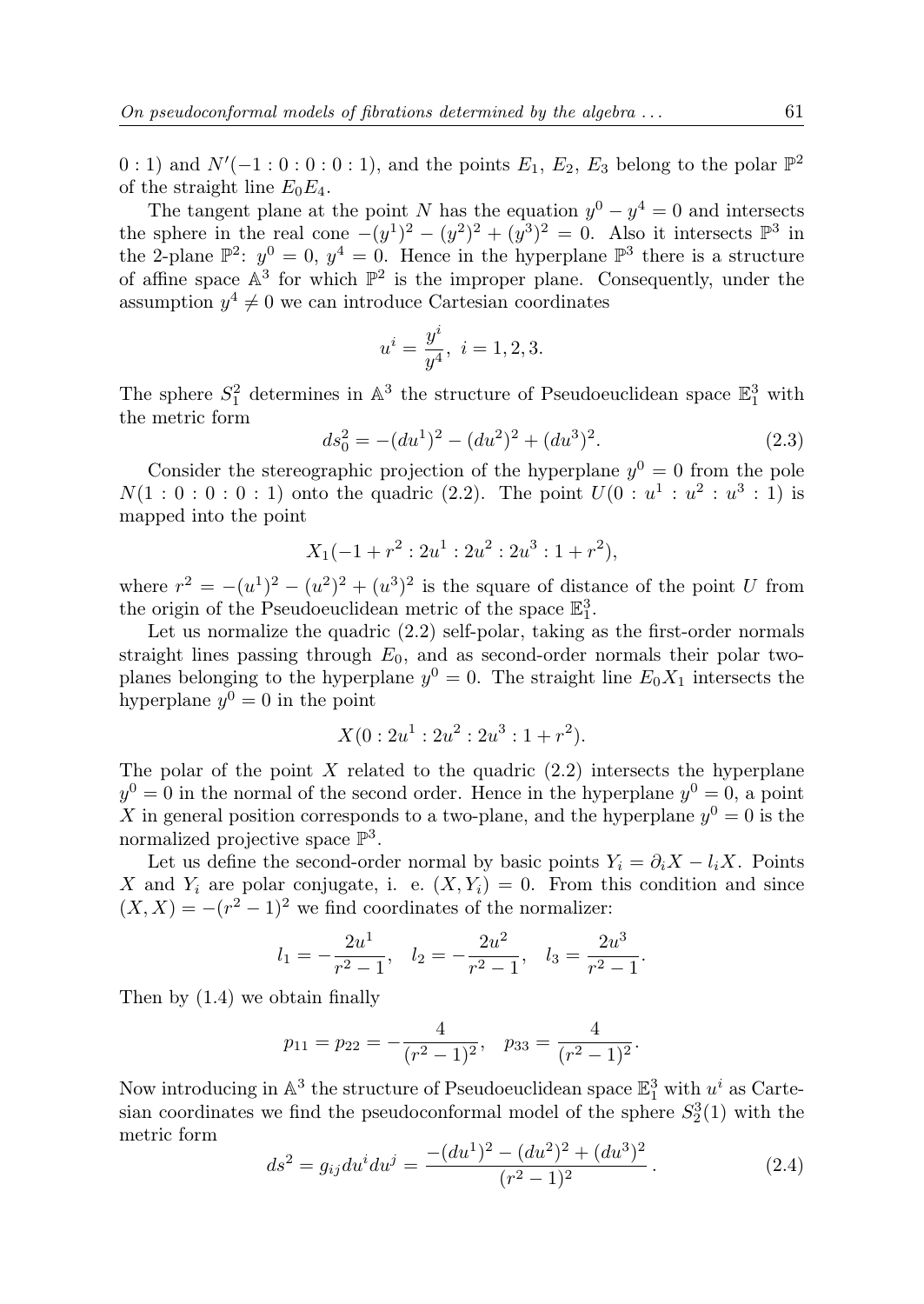.

The corresponding Riemannian (Levi-Civita) connection of this Pseudoriemannian metric form appears. Non-vanishing components (Christoffel symbols) of it are

$$
\Gamma_{11}^{1} = -\Gamma_{22}^{1} = \Gamma_{33}^{1} = \Gamma_{21}^{2} = \Gamma_{13}^{3} = \frac{2u^{1}}{r^{2} - 1},
$$
  
\n
$$
\Gamma_{22}^{2} = \Gamma_{12}^{1} = -\Gamma_{11}^{2} = \Gamma_{33}^{2} = \Gamma_{32}^{3} = \frac{2u^{2}}{r^{2} - 1},
$$
  
\n
$$
-\Gamma_{33}^{3} = -\Gamma_{22}^{3} = -\Gamma_{13}^{1} = -\Gamma_{11}^{3} = -\Gamma_{23}^{2} = \frac{2u^{3}}{r^{2} - 1}
$$

The connection is of constant curvature  $K = -1$ .

As an example, we obtain equations of fibres in model of the fibration defined by the subalgebra of complex numbers.

### 3. Example

Let us write an antiquaternion in the form

$$
\mathbf{x} = x^0 + x^3i + f(x^1 + x^2i) = z_1 + fz_2, \ \ z_1, z_2 \in \mathbb{R}(i),
$$

where  $\mathbb{R}(i)$  is a 2-dimensional subalgebra of complex numbers with basis  $\{1, i\}$ . The set of its invertible elements

$$
\tilde{\mathbb{R}}(i) = \{ \lambda = a + bi \mid \lambda \neq 0 \}, \quad a, b \in \mathbb{R}
$$

turns out to be a Lie subgroup of the group  $\tilde{A}$ , a 2–plane with exception of one point.

The canonical projection  $\pi : \tilde{A} \to \tilde{A}/\tilde{R}(i)$  takes the form

$$
\pi(\mathbf{x})=(\bar{z}_1:z_2).
$$

The factorspace  $\tilde{\mathbb{A}}/\tilde{\mathbb{R}}(i)$  is a subset M of a complex projective line  $P(i)$  and

$$
M = \{ [z_1 : z_2] \in P(i) \mid z_1 \overline{z}_1 - z_2 \overline{z}_2 \neq 0 \}.
$$

It is covered by two charts

$$
U_1 = \{ [z_1 : z_2] \mid z_2 \neq 0 \} \quad \text{with the coordinate} \quad z = \frac{\bar{z}_1}{z_2},
$$

where  $|z|^2 \neq 1$ , since  $z_1 \bar{z}_1 - z_2 \bar{z}_2 \neq 0$ ;

$$
U_2 = \{ [z_1 : z_2] \mid z_1 \neq 0 \} \quad \text{with the coordinate} \quad \tilde{z} = \frac{z_2}{\bar{z}_1},
$$

where  $|\tilde{z}|^2 \neq 1$  by the same reason.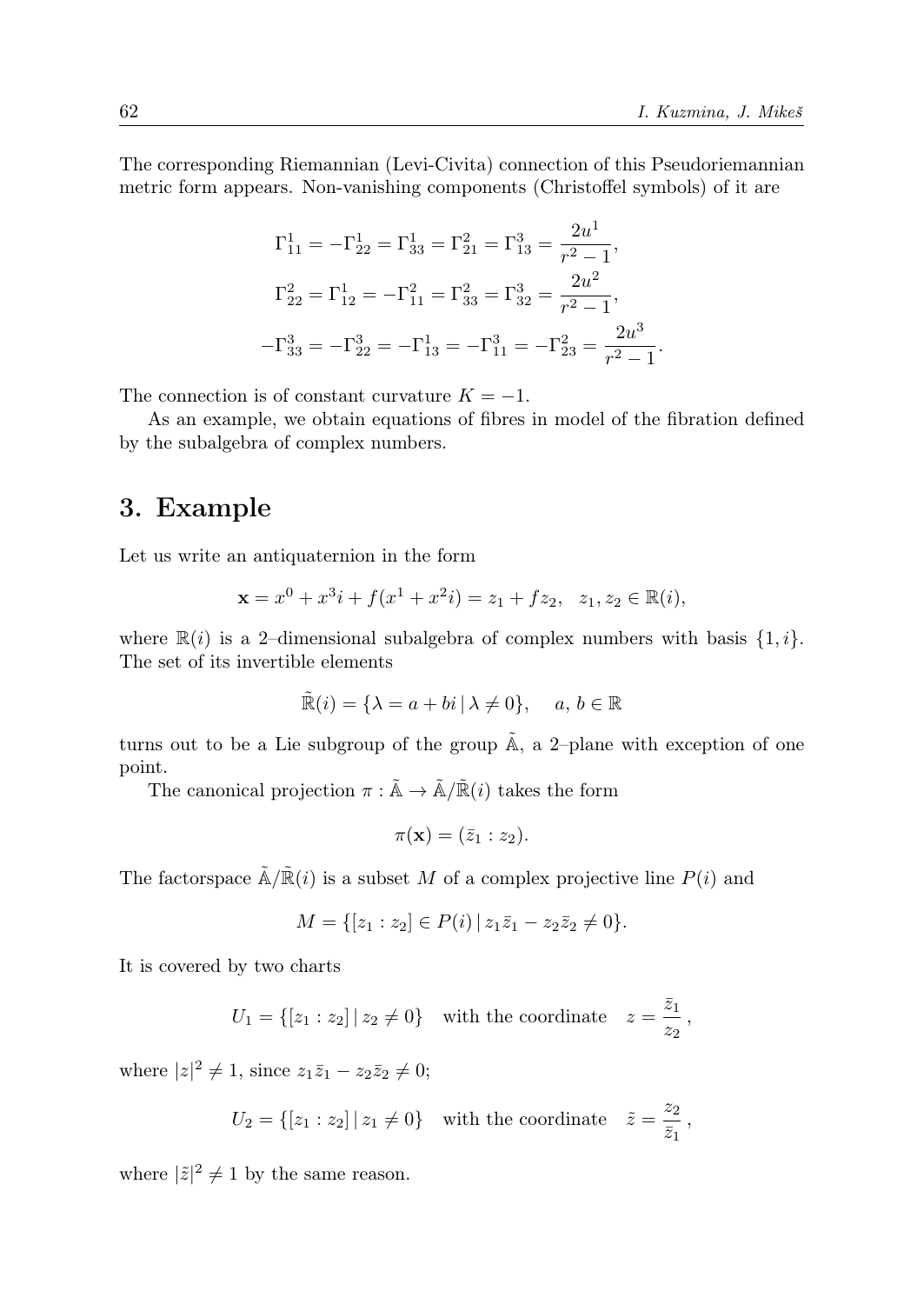Let the point  $z = u + iv \in M \subset P(i)$  is in  $U_1$ . Then the coordinate expression of the projection  $\pi$  in real coordinates is

$$
\pi(z_1, z_2) = z = \left(\frac{x^0 x^1 - x^2 x^3}{(x^1)^2 + (x^2)^2}, \frac{-(x^0 x^2 + x^1 x^3)}{(x^1)^2 + (x^2)^2}\right).
$$
\n(3.1)

Then  $z = \frac{\bar{z}_1}{z_2}$ , where in homogeneous coordinates

$$
z_1 = \frac{y^0 + y^3 i}{y^4} , \quad z_2 = \frac{y^1 + y^2 i}{y^4} .
$$

The projection  $\pi(\mathbf{y}) = z$  can be written as

$$
\pi(\mathbf{y}) = \left(\frac{y^0 y^1 - y^2 y^3}{(y^1)^2 + (y^2)^2}, \frac{-(y^0 y^2 + y^1 y^3)}{(y^1)^2 + (y^2)^2}\right),
$$

which is equivalent to (3.1), and 2–planes  $L_2 : \bar{z}_1 - zz_2 = 0$  are given by a system of equations

$$
\begin{cases}\ny^0 - uy^1 + vy^2 = 0, \\
y^3 + vy^1 + uy^2 = 0.\n\end{cases}
$$
\n(3.2)

These 2–planes are the fibres of this fibration. By intersection with the sphere (2.2), we obtain a 2–parameter family of second order curves

$$
\begin{cases}\n(y^0)^2 - (y^1)^2 - (y^2)^2 + (y^3)^2 - (y^4)^2 = 0, \\
y^0 - uy^1 + vy^2 = 0, \\
y^3 + vy^1 + uy^2 = 0,\n\end{cases}
$$

which define the fibration. Excluding  $y^0$  we find the projection of the family of fibres into the space  $\mathbb{E}_1^3$ . Passing to the Cartesian coordinates we obtain

$$
\begin{cases}\n-(x^1)^2 - (x^2)^2 + (x^3)^2 + (ux^1 - vx^2)^2 = 1, \\
x^3 + vx^1 + ux^2 = 0.\n\end{cases}
$$
\n(3.3)

There is a correspondence of these equations with the equations (21) ([3, p. 89]). If **y** is a point on the quadric distinct from N (i.e.  $y^0 - y^4 \neq 0$  holds), the corresponding point  $\xi$  in  $\mathbb{E}^3$ :  $y^0 = 0$  is uniquely determined by the homogeneous coordinates  $(0: y^1: y^2: y^3: y^4 - y^0)$ , that is

$$
\xi(0:\frac{y^1}{y^4-y^0}:\frac{y^2}{y^4-y^0}:\frac{y^3}{y^4-y^0}:1),
$$

and in the space  $\mathbb{A}^3$ :  $y^4 \neq 0$  the point  $\xi$  has the Cartesian coordinates

$$
u^{1} = \frac{x^{1}}{1 - x^{0}}, \quad u^{2} = \frac{x^{2}}{1 - x^{0}}, \quad u^{3} = \frac{x^{3}}{1 - x^{0}}.
$$